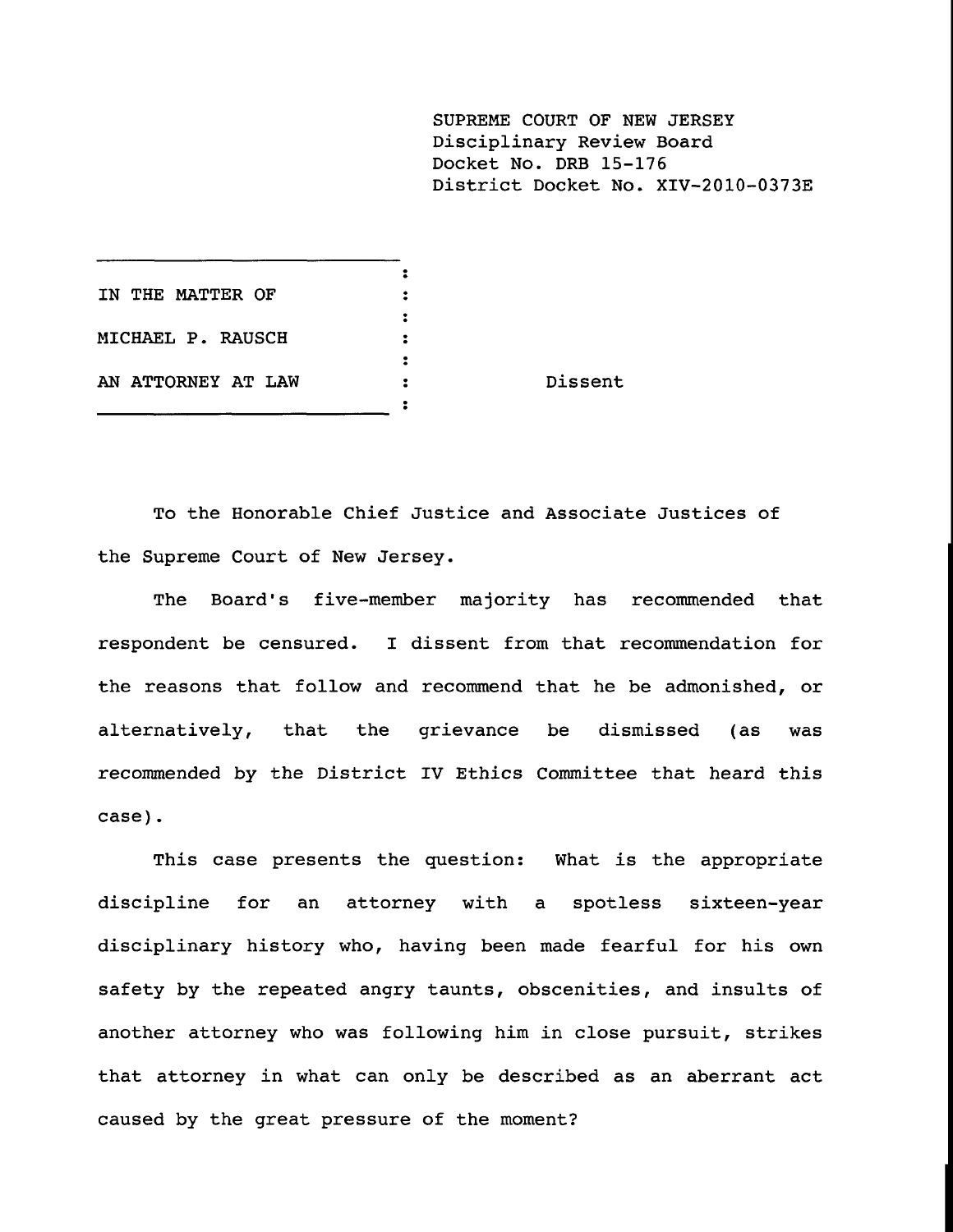facts as stated by the majority decision are undisputed, including the fact that the striking by respondent caused no injury to the other attorney, John Fisher ("Fisher"), that respondent feared for his own safety by Fisher's close pursuit and ongoing, angry, red-faced verbal assault, and that respondent tried repeatedly to end the conversation with Fisher and to get away from him by entering a staircase in the courthouse where the physical altercation occurred after Fisher followed him there.

Although the majority finds, counter to the DEC's decision (from which one panel member dissented), that respondent violated RPCs 8.4(b) and 8.4(d), I question those findings. First, I do not believe that respondent's spontaneous act borne of fear was "a criminal act that reflects adversely on the lawyer's honesty, trustworthiness or fitness as a lawyer" (RPC<br> $h^{2}$  is prejudicial to the  $8.4(b)$ ) or was "conduct that is prejudicial to the vas no administration of justice"  $(\underline{RFC} \cup \underline{S})$ suggestion or finding that respondent his first his first his first his first his first his first his first his or with advance planning, or with intent to hurt him; rather the evidence showed this hitting to be a reflexive, self-protective act and respondent, who testified extensively before the DEC,<br>Indeed, the DEC's "Report was found to be credible. Recommending Dismissal, verbal assault began describing how Fisher's after losing a motion Fisher's aggressive hearing to

2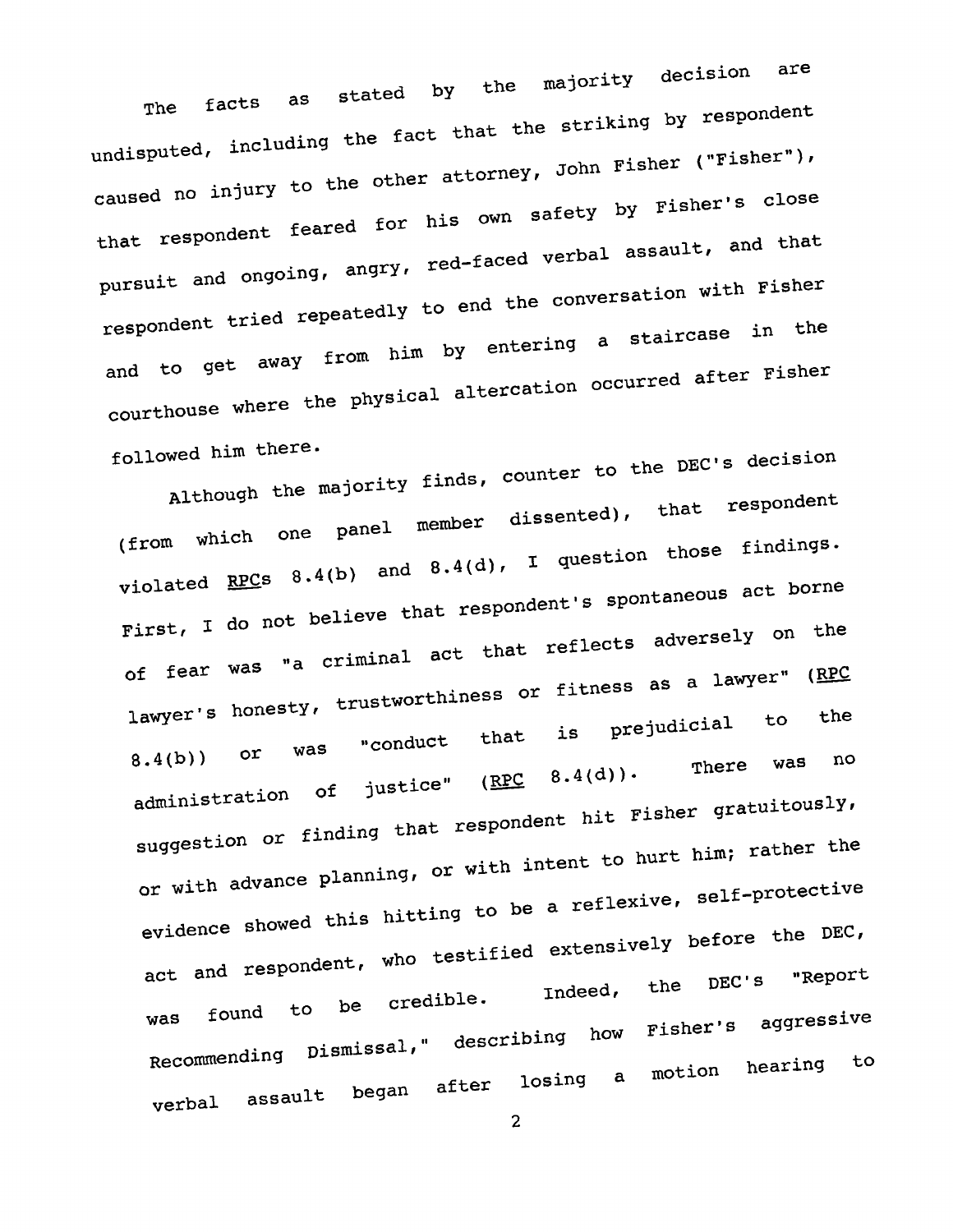respondent, found (at 78) that Fisher "spewed profanities," "taunted," "yelled," "invaded Respondent's personal space," was "menacing" and "demeaning" and that Fisher's "saliva repeatedly sprayed Respondent as Fisher verbally abused [him]." The Report then stated its findings that:

> $9.$ Respondent's uncontested testimony was that Respondent, although feeling threatened, did not respond in kind but rather did everything in his power to disengage from Fisher by attempting to leave the building:

> > a. Respondent did not verbally engage Fisher but packed his briefcase and exited the court room, followed very closely by Fisher.

> > b. Respondent hurried down the hallway, with Fisher still "glued" to Respondent's back.

> > c. Respondent attempted to duck into an exit fire stairway but was unable to shake Fisher's pursuit.

- i0. As Respondent moved through the stairwell, Fisher's assaultive behavior (never once contradicted by the evidence) finally physically and emotionally overwhelmed Respondent.
- 11. Respondent testified without contradiction that he feared for his physical safety ....

With such findings, none of which are found by the majority to be against the weight of the evidence, I do not see clear and convincing evidence of an ethics violation or how imposition of a censure is justified. Indeed, the DEC's public member felt so